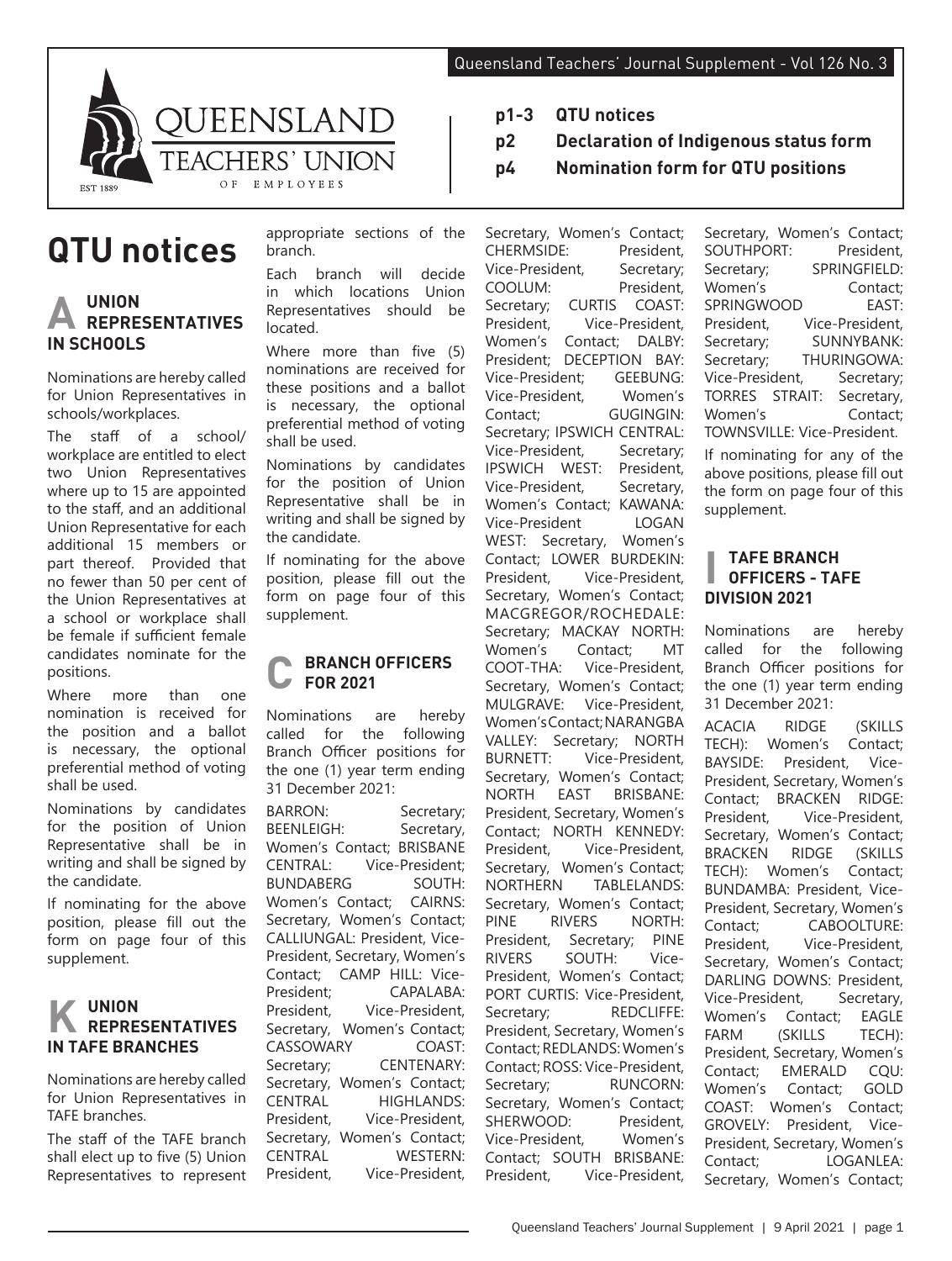

| <b>DECLARATION OF INDIGENOUS STATUS</b><br>Nominees for Indigenous positions are required to submit, along with their nomination, a declaration of their<br>Indigenous status (unless previously provided) as follows:<br>1. I am of Aboriginal/Torres Strait Islander* descent; and<br>2. I identify as an Aboriginal person/Torres Strait Islander*; and |  | QTU/AEU(Q) Collection<br><b>Statement</b><br>1. For all matters relating<br>to personal information<br>collected about an individual<br>covered by the Privacy Act<br>(1988), the individual will<br>need to write to the General |
|------------------------------------------------------------------------------------------------------------------------------------------------------------------------------------------------------------------------------------------------------------------------------------------------------------------------------------------------------------|--|-----------------------------------------------------------------------------------------------------------------------------------------------------------------------------------------------------------------------------------|
|                                                                                                                                                                                                                                                                                                                                                            |  | Secretary, QTU, PO Box<br>1750, Milton LPO 4064.                                                                                                                                                                                  |
| currently live; or<br>lived for ___________________ years.                                                                                                                                                                                                                                                                                                 |  | 2. You may gain access to<br>personal information<br>about you, held by the<br>QTU.                                                                                                                                               |
| (* Delete whichever is not applicable) (# Insert name of Community)                                                                                                                                                                                                                                                                                        |  | 3. The information is<br>collected to ascertain your<br>eligibility to be elected to<br>an identified position.                                                                                                                   |
| I make this solemn declaration by virtue of the Oaths Act 1867 and conscientiously believing the statements<br>contained in this declaration to be true in every particular.                                                                                                                                                                               |  |                                                                                                                                                                                                                                   |
| Signature <b>Example 20</b> Declared at <b>Example 20</b> because this this day of 20 and 20                                                                                                                                                                                                                                                               |  | 4. The Union will not disclose<br>this information to any<br>outside bodies.                                                                                                                                                      |
| (signature of person before whom the declaration is made)                                                                                                                                                                                                                                                                                                  |  |                                                                                                                                                                                                                                   |
| (title of person before whom the declaration is made e.g. Justice of the Peace, Commissioner for Declarations or Solicitor)<br>QTU/AEU(Q) Collection Statement                                                                                                                                                                                             |  |                                                                                                                                                                                                                                   |
| In the event of a dispute concerning the Indigenous status of a member, a member may be required to provide supporting documentation.                                                                                                                                                                                                                      |  |                                                                                                                                                                                                                                   |

BARRON, BEAUDESERT, BEENLEIGH, BENOWA,<br>BLACKWATER, BORDER, BLACKWATER,

BRISBANE CENTRAL, BROWNS PLAINS, BUNDABERG NORTH,<br>BUNDABERG SOUTH, BUNDABERG SOUTH,<br>CABOOLTURE. CALLIDE CABOOLTURE, CALLIDE<br>& DAWSON VALLEYS, DAWSON CALLIUNGAL, CALOUNDRA, CAMP HILL, CAPALABA, CAPE AND GULF, CENTENARY, HIGHLANDS, CENTRAL WESTERN,<br>CHERMSIDE. CLEVELAND. CLEVELAND. COOLUM, CURTIS COAST, DALBY, DARLING DOWNS CENTRAL, DARLING DOWNS NORTH, DARLING DOWNS DECEPTION BAY, EAST BRISBANE, FASSIFERN, FERNY GROVE,<br>GEEBUNG, GOLD COAST GEEBUNG, GOLD CORRIDOR, GOLD COAST SOUTH, GYMPIE, HERVEY BAY, HINCHINBROOK, IPSWICH EAST, IPSWICH WEST, KAWANA, KEPPEL, LEICHHARDT, LOCKYER,<br>LOGAN WEST, LOWER LOGAN WEST, BURDEKIN, MACGREGOR/ ROCHEDALE, MACKAY, MACKAY NORTH, MALENY, M A R O O C H Y D O R E , M A R Y B O R O U G H , MERRIMAC, MORAYFIELD, MT COOT-THA, MT GRAVATT,<br>NAMBOUR. NARANGBA

#### *In the event of a dispute concerning the Indigenous status of a member, a member may be required to provide supporting documentation.*

MARYBOROUGH: President, Vice-President, Secretary; MOUNT GRAVATT: President, Vice-President, Secretary, Women's Contact; MOUNT ISA: Women's Contact; NAMBOUR: Women's Contact; PIMLICO: Vice-President, Secretary, Women's Contact; ROCKHAMPTON CQU: President, Vice-President, Secretary, Women's Contact; TOOWOOMBA: Women's Contact.

If nominating for the any of the above positions, please fill out the form on page four of this supplement.

### **L ABORIGINAL AND/ OR TORRES STRAIT ISLANDER BRANCH CONTACTS FOR 2021**

Nominations are hereby called for the following Aboriginal and/or Torres Strait Islander Branch Contacts for the one (1) year term ending 31 December 2021:

#### **AREA COUNCIL WOMEN'S CONTACTS FOR 2021**

VALLEY, NERANG, NORTH BURNETT, NORTH EAST BRISBANE, NORTH KENNEDY, NORTHERN TABLELANDS, PEAK DOWNS, PINE RIVERS NORTH, PINE RIVERS SOUTH, REDCLIFFE, REDLANDS,<br>RUNCORN. SHERWOOD. SHERWOOD. SOUTH BRISBANE, SOUTH BURNETT, SOUTH WESTERN QUEENSLAND, SOUTHPORT, SPRINGFIELD, SPRINGWOOD EAST, STANTHORPE, SUNNYBANK, THE GAP, THOZET, THURINGOWA, TOWNSVILLE, UPPER GOLD COAST, WARREGO, WESTERN WHITSUNDAY. WOODRIDGE, WOOLOOWIN, WYNNUM. If nominating for any of the above positions, please fill

out the form on page four of this supplement, including the declaration of Indigenous status if not previously provided.

### **L ABORIGINAL AND/ OR TORRES STRAIT ISLANDER TAFE BRANCH CONTACTS FOR 2021**

Nominations are hereby called for the following Aboriginal and/or Torres Strait Islander TAFE Branch Contacts for the one (1) year term ending 31 December 2021:

ACACIA RIDGE (SKILLS TECH), BAYSIDE, BRACKEN RIDGE, BRACKEN RIDGE (SKILLS TECH), BUNDAMBA,<br>CABOOLTURE. DARLING CABOOLTURE, DOWNS, EAGLE FARM (SKILLS TECH), EMERALD CQU, GLADSTONE CQU, GOLD COAST, GROVELY, LOGANLEA, MACKAY CQU, MARYBOROUGH, MOUNT GRAVATT, MOUNT ISA, NAMBOUR, PIMLICO,<br>ROCKHAMPTON COU. ROCKHAMPTON SOUTHBANK, TOOWOOMBA.

If nominating for any of the above positions, please fill out the form on page four of this supplement, including the declaration of Indigenous status if not previously provided.

### **L ABORIGINAL AND/ OR TORRES STRAIT ISLANDER AREA COUNCIL CONTACTS FOR 2021**

Nominations are hereby called for the following Aboriginal and/or Torres Strait Islander Area Council Contact positions for the remainder of the one (1) year term ending 31 December 2021:

GOLD COAST AREA COUNCIL, LOGAN REDLANDS AREA COUNCIL, METROPOLITAN CENTRAL AREA COUNCIL, METROPOLITAN NORTH AREA COUNCIL, METROPOLITAN SOUTH AREA COUNCIL, SOUTH QUEENSLAND AREA COUNCIL, SUNSHINE COAST AREA COUNCIL, WIDE BAY AREA COUNCIL.

If nominating for any of the above positions, please fill out the form on page four of this supplement including the declaration of Indigenous status if not previously provided.

Nominations are hereby called for the following Area Council Women's Contact positions for the remainder of the one (1) year term ending 31 December 2021:

LOGAN REDLANDS AREA COUNCIL, METROPOLITAN CENTRAL AREA COUNCIL, METROPOLITAN SOUTH AREA COUNCIL, METROPOLITAN WEST LOGAN AREA COUNCIL, SOUTH QUEENSLAND AREA COUNCIL, SUNSHINE COAST AREA COUNCIL.

If nominating for any of the above positions, please fill out form on page four of this supplement.

## **G QTU NOMINEES – PROMOTION SELECTION PANELS**

The QTU is represented by nominees on all promotion selection panels for classified teaching positions.

Members wishing to be considered for promotion panel nomination are invited to nominate by completing the form on page four of this supplement.

Upon receipt of nominations, advice will be sought from QTU branches on the suitability of nominees, prior to the final decision on endorsement by State Council.

#### **NOTIFICATION**

APPLICATION FOR MEMBERSHIP OF THE AUSTRALIAN EDUCATION UNION ON BEHALF OF MEMBERS OF THE QUEENSLAND TEACHERS' UNION

I, Kate Ruttiman, General Secretary of the Queensland Teachers' Union, hereby provide formal notification that, in accordance with Rule 1.6, I intend to make application for membership of the Australian Education Union on behalf of any financial member of the QTU who is eligible for membership of the Australian Education Union. Such application by the QTU will be made on 1 June 2021.

Members of the QTU are hereby advised that they may decline to become members of the AEU by notifying me that they do not wish to become members of the AEU.

Such notification that members do not wish to become members of the AEU must be made before the date of the Union's application on 1 June 2021. Any member who notifies the General Secretary that they do not wish to become a member of the Australian Education Union shall be thereafter exempt from the operation of this Rule unless they expressly countermand their notification in writing to the General Secretary.

> Kate Ruttiman QTU General Secretary

NAMBOUR,